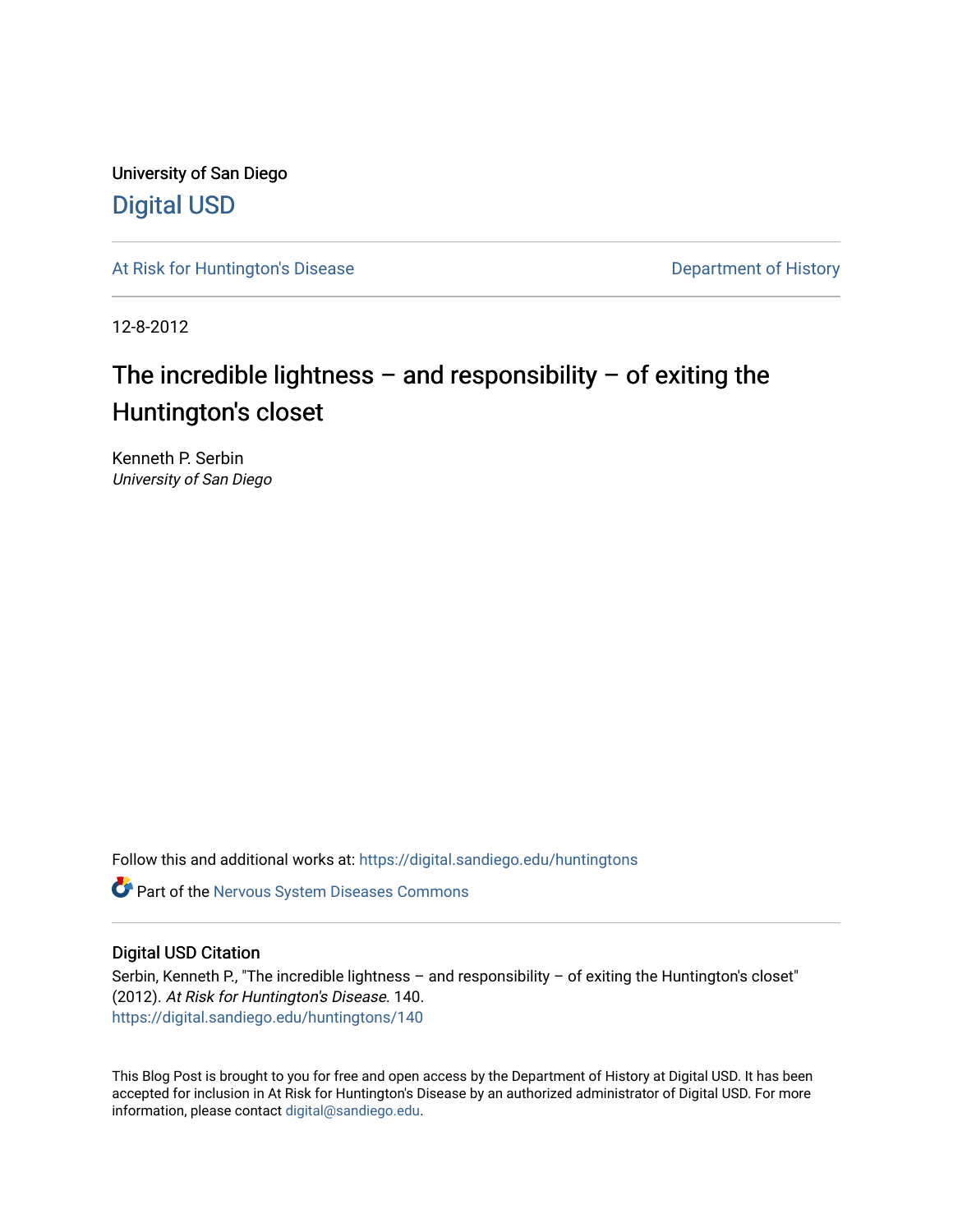#### More **[Create Blog](https://www.blogger.com/home#create) [Sign In](https://www.blogger.com/)**

# [At Risk for Huntington's Disease](http://curehd.blogspot.com/)

*HD is a genetically caused brain disorder that causes uncontrollable bodily movements and robs people's ability to walk, talk, eat, and think. The final result is a slow, ugly death. Children of parents with HD have a 50-50 chance of inheriting the disease. There is no cure or treatment.*

# Blog Archive

- $\blacktriangleright$  [2021](http://curehd.blogspot.com/2021/) (12)
- $\blacktriangleright$  [2020](http://curehd.blogspot.com/2020/) (16)
- $\blacktriangleright$  [2019](http://curehd.blogspot.com/2019/) (19)
- $\blacktriangleright$  [2018](http://curehd.blogspot.com/2018/) (16)
- $\blacktriangleright$  [2017](http://curehd.blogspot.com/2017/) (14)
- $2016(13)$  $2016(13)$
- $\blacktriangleright$  [2015](http://curehd.blogspot.com/2015/) (24)
- $\blacktriangleright$  [2014](http://curehd.blogspot.com/2014/) (24)
- $\blacktriangleright$  [2013](http://curehd.blogspot.com/2013/) (30)
- $'$  [2012](http://curehd.blogspot.com/2012/) (26)
	- [▼](javascript:void(0)) [December](http://curehd.blogspot.com/2012/12/) (2)

# The [gifts](http://curehd.blogspot.com/2012/12/the-gifts.html)

The incredible lightness – and [responsibility](http://curehd.blogspot.com/2012/12/the-incredible-lightness-and.html)  $-$  of...

- [►](javascript:void(0)) [November](http://curehd.blogspot.com/2012/11/) (3)
- [►](javascript:void(0)) [October](http://curehd.blogspot.com/2012/10/) (1)
- [►](javascript:void(0)) [September](http://curehd.blogspot.com/2012/09/) (2)
- $\blacktriangleright$  [August](http://curehd.blogspot.com/2012/08/) (2)
- $\blacktriangleright$  [June](http://curehd.blogspot.com/2012/06/) (2)
- $\blacktriangleright$  [May](http://curehd.blogspot.com/2012/05/) (1)
- $\blacktriangleright$  [April](http://curehd.blogspot.com/2012/04/) (2)
- $\blacktriangleright$  [March](http://curehd.blogspot.com/2012/03/) (3)
- $\blacktriangleright$  [February](http://curehd.blogspot.com/2012/02/) (3)
- $\blacktriangleright$  [January](http://curehd.blogspot.com/2012/01/) (5)
- $\blacktriangleright$  [2011](http://curehd.blogspot.com/2011/) (33)
- $2010(26)$  $2010(26)$
- $\blacktriangleright$  [2009](http://curehd.blogspot.com/2009/) $(21)$
- $2008(7)$  $2008(7)$
- $2007(7)$  $2007(7)$
- $\blacktriangleright$  [2006](http://curehd.blogspot.com/2006/) (4)
- $\blacktriangleright$  [2005](http://curehd.blogspot.com/2005/) (17)

### About Me **GENE [VERITAS](https://www.blogger.com/profile/10911736205741688185)**

View my [complete](https://www.blogger.com/profile/10911736205741688185) profile

# HD Links

[Huntington's](http://www.hdsa.org/) Disease Society of America [International](http://www.huntington-assoc.com/) Huntington **Association** 

SATURDAY, DECEMBER 08, 2012

# The incredible lightness – and responsibility – of exiting the Huntington's closet

A month after definitively exiting the Huntington's closet by [publishing my story](http://curehd.blogspot.com/2012/11/the-definitive-step-out-of-huntingtons.html) in the mainstream media, I feel an immense relief.

As one good friend predicted, I now feel lighter.

After learning of my mother's diagnosis for HD on the day after Christmas 1995, I built a near-perfect firewall between my advocacy for the **[Huntington's Disease Society of America](http://www.hdsa.org/)** (HDSA) and my career.

Nothing symbolized that firewall more than my e-mail management. On thousands of occasions I zealously guarded the firewall by sending messages from five different accounts and often triple-checking the sending address and especially the addressee.

Now I no longer worry! I relish communicating about Huntington's disease on my main e-mail.

Speaking or writing openly about HD is an utterly new and liberating experience.

"I feel now that I can be more fully 'me,'" I wrote to one work colleague, who first learned of my story with the publication of my article in *[The Chronicle of Higher Education](http://chronicle.com/article/Racing-Against-the-Genetic/135542/)* on November 4.

I also feel closer to *everybody* – from my wife and daughter to all of the people at work I had kept in the dark about my risk for HD and my work as Gene Veritas.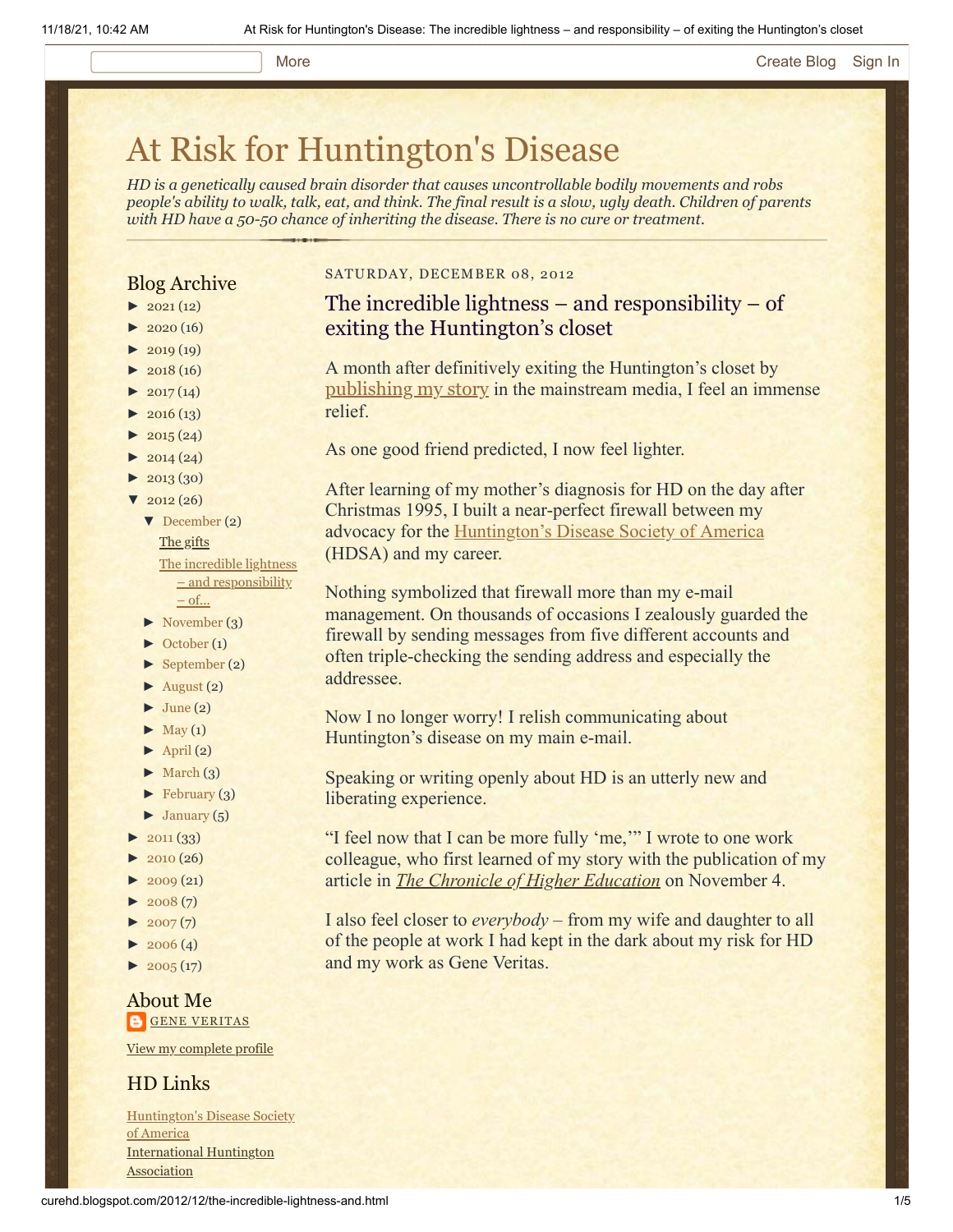11/18/21, 10:42 AM At Risk for Huntington's Disease: The incredible lightness – and responsibility – of exiting the Huntington's closet

[Huntington's](http://hddrugworks.org/) Disease Drug **Works** [Huntington's](http://www.hdlighthouse.org/) Disease **Lighthouse Hereditary Disease [Foundation](http://www.hdfoundation.org/)** [Huntington's](http://www.hdac.org/) Disease **Advocacy Center** Thomas [Cellini Huntington's](http://www.ourtchfoundation.org/) Foundation HDSA Orange County (CA) **[Affiliate](http://www.hdsaoc.org/)** HD Free with [PGD!](http://www.hdfreewithpgd.com/) [Stanford](http://www.stanford.edu/group/hopes/) HOPES Earth Source [CoQ10,](http://www.escoq10.com/) Inc.

# HD Blogs and Individuals

Chris Furbee: [Huntingtons](http://www.huntingtonsdance.org/) Dance Angela F.: Surviving [Huntington's?](http://survivinghuntingtons.blogspot.com/) Heather's [Huntington's](http://heatherdugdale.angelfire.com/) Disease Page



*Gene Veritas, aka Kenneth Serbin (photo by Bianca Serbin)*

# **In my corner**

The feeling of lightness grows when I think of the immense emotion and support my story stirred among friends and professional colleagues.

"Only now do I believe the social and political climate in America have evolved to the point where I can reveal my journey living with the gene for Huntington's disease," I wrote in an e-mail notifying my work colleagues about the article. "Please know that what will most certainly come as a shock to you is something that I have come to terms with over the past 17 years. I am also happy to report that I received a clean bill of neurological health at my most recent checkup on October 30."

Most were stunned to learn that I had tested positive for HD and, together with my wife Regina, faced the travails of leading a double life, testing our daughter Bianca for HD in the womb, and witnessing my mother's demise.

The very first comment, and perhaps the most significant, came from the person whose reaction I worried about the most, my dean [\(and, essentially, boss\) at the University of San Diego, Dr. Mary](http://www.sandiego.edu/cas/about_the_college/dean/) Boyd.

I was immensely relieved and deeply moved to read her e-mail: "Thank you for your courage in sharing your story. You are a true inspiration and I am so proud that you are my colleague."

"Thanks for your kind words of support," I responded. "It means the world to me that you are in my corner."

Dr. Boyd, who sent news of my article to her Twitter followers, later asked if I would grant an interview for a feature article on the university website. On November 20, I gave the interview and did a photo shoot with Regina and Bianca. The article and a video will appear soon.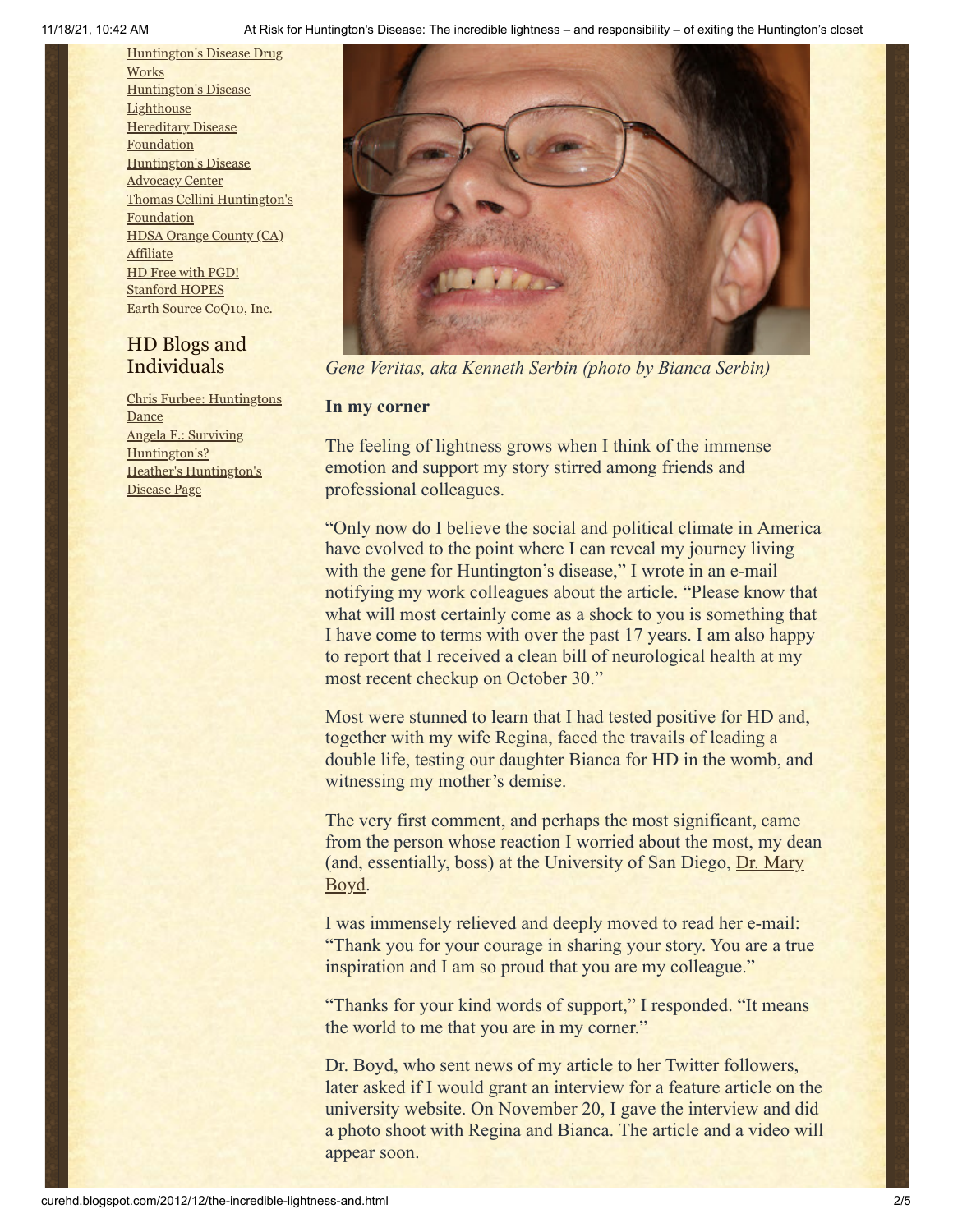### **Sources of strength**

Several colleagues were, not surprisingly, a bit hurt that I hadn't confided in them sooner. Still, they understood when I explained that I couldn't risk harming my career and by extension my family.

A number of colleagues had never heard of HD or had little knowledge of it. One actually knows a local family facing the disease and promised to put them in touch with me. Along with her husband, another responded immediately by donating to HDSA.

Others recalled their own families'struggles with neurological disorders. One colleague at risk for Parkinson's revealed how her [father had died of a combination of Parkinson's and Lewy body](http://www.nlm.nih.gov/medlineplus/lewybodydisease.html) disease.

Another, whose sister had just died after a long bout with cancer, began reading this blog after seeing the *Chronicle* article. "It's a little hard for me hearing so many voices of people in pain given my recent loss," he wrote, "but at the same time, I have to tell you, it has been therapeutic in spite of the fact that we are looking at different conditions, … because the family dynamics of people who have to go through this are so similar."

More than a dozen people left comments on *[The Chronicle](http://chronicle.com/article/Racing-Against-the-Genetic/135542/)* website. "I am also at-risk for HD, and I'm also a budding humanities scholar (recipe for disaster, eh?)," wrote one person. "Your article was very moving, and I am so relieved that your good works will make it easier for the rest of us to live with HD more openly. The stigma can be just as debilitating as the disease. I'm also sending you an email, and I would love to help with advocacy and awareness."

Such comments, e-mails, and my colleagues' gestures, including some very special hugs, provided me with incalculable strength to carry on the fight against Huntington's.

## **Doing our jobs**

"Yes, I am feeling much lightness, one the one hand, but, on the other, an even greater responsibility and determination in carrying this fight forward," I wrote one friend and former San Diego colleague.

To another fellow professor, I expanded on the idea of responsibility: "We all must be leaders – in our families, our jobs, our churches, our communities. I am simply doing the job that we are all cut out to do in life."

People sensed that I don't dwell on the negatives of my predicament. Like all of us, they proceeded with their own challenges. Hardly missing a beat, I maintained my own routine at home and at work.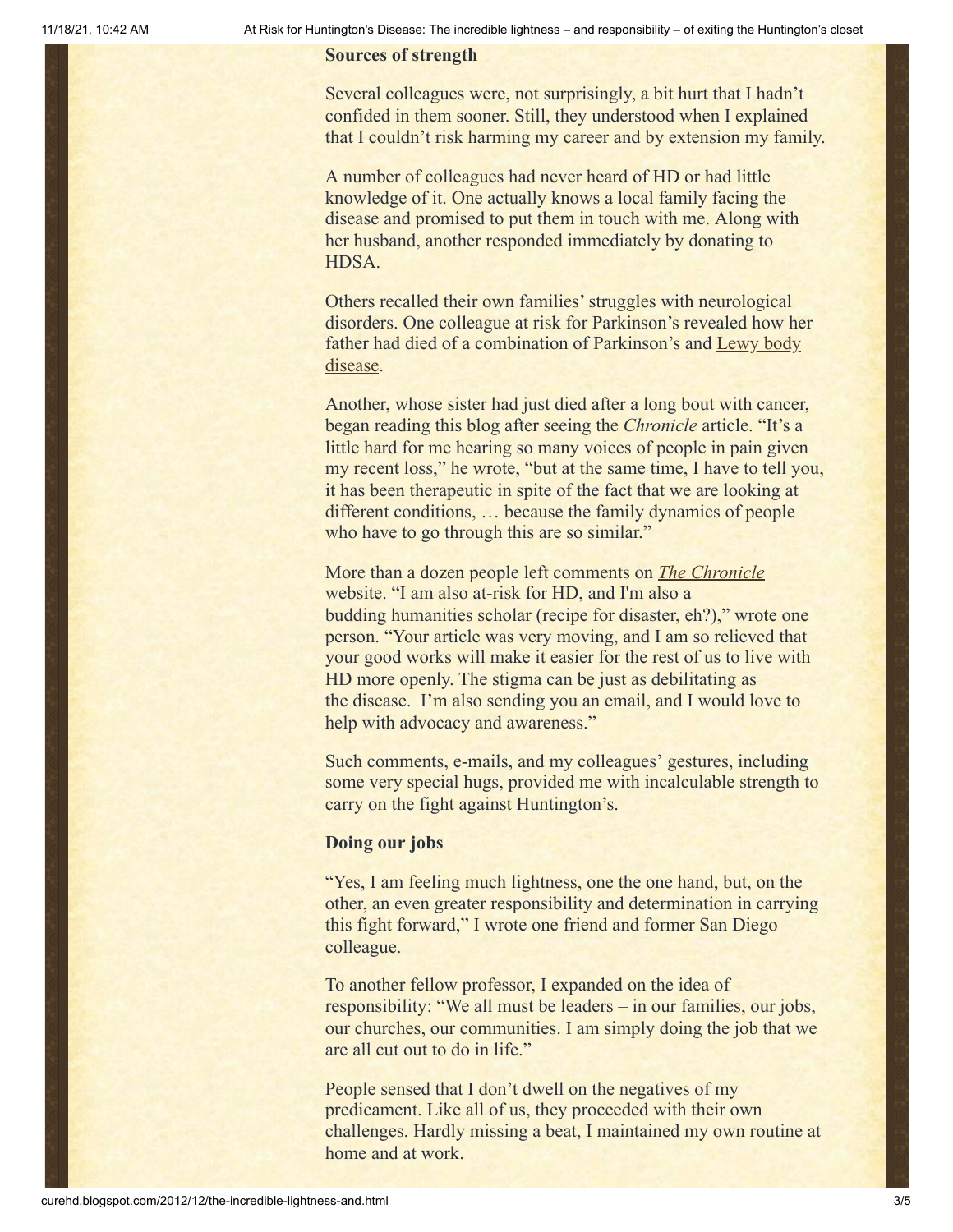However, I also renewed my commitment to defeat HD.

On Friday, November 16, I helped out at **[HDSA-San Diego's](http://www.hdsasandiego.org/)** 12<sup>th</sup> annual Celebration of Hope Gala. Afterwards, I pulled an allnighter to post an article about the gala and efforts by the honored company, Isis Pharmaceuticals, Inc., to set up a clinical trial of a [potential drug for attacking HD at its genetic roots.](http://curehd.blogspot.com/2012/11/designing-best-drug-possible-to-defeat_17.html)

I arranged for a Portuguese translation of my *Chronicle* article to appear in one of Brazil's most prestigious newspapers, the *Folha de S. Paulo*, later this month. (My academic specialty is Brazil, and I speak Portuguese.) In September 2013, Rio de Janeiro will host the World Congress on Huntington's Disease, which I plan to attend. The **[Southern Alberta Chapter](http://curehd.wordpress.com/)** of the Huntington Society of Canada will also republish the article.

With the family holiday greetings cards I mailed last week, I included a slip of paper with the HDSA Snowflake of Hope and Help and a reminder to keep the organization in mind for year-end charitable giving.

I'm going to start wearing my blue HDSA "Care2Cure" bracelet, and I'm going to set up my e-mail program to include a tagline with information about HD and my advocacy in every message I send.



## **Gene Veritas – again**

Each day I am reminded that people are suffering and dying from Huntington's disease.

In exiting the Huntington's closet, I want to combat the stigma and fear surrounding HD and galvanize increased support for brain research. This is my job as a public advocate.